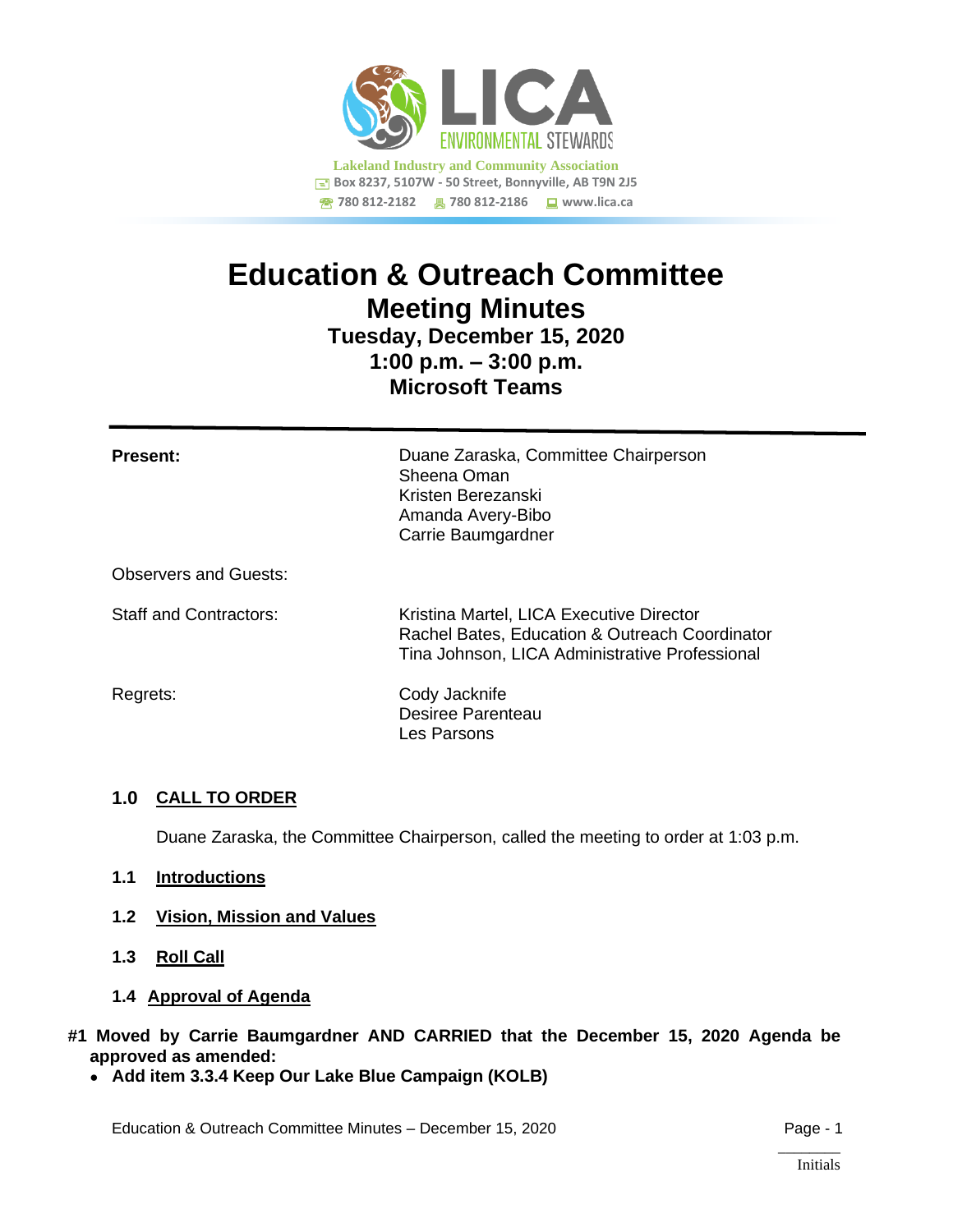## **1.5 Approval of Minutes**

## **1.5.1 June 24, 2020**

#### **#2 Moved by Amanda Avery-Bibo AND CARRIED that the June 24, 2020 Minutes be approved as presented.**

# **2.0. POLICY REVIEW**

#### **2.1 Committee Terms of Reference**

The Committee reviewed the E&O Terms of Reference document. There were no changes recommended.

#### **#3 Moved by Kristen Berezanski AND CARRIED that the E&O Terms of Reference be approved by the Board of Directors as presented.**

#### **2.2 Policy Review**

#### **2.2.1 Policy 1.5** *Decision-Making Process*

The Committee members reviewed Policy 1.5 *Decision-Making Process.*

#### **2.2.2 Policy 1.14** *Confidentiality*

The Committee members reviewed Policy 1.14 *Confidentiality* and were requested to sign and return the form to [lica2@lica.ca](mailto:lica2@lica.ca) or coordinate a time to drop it off at the office*.*

#### **2.2.3 Policy 1.13** *Volunteer Hours*

The Committee members reviewed Policy 1.13 *Volunteer Hours.*

#### **2.2.4 Policy 2.8** *Board and Committee Expenses and Remuneration*

The Committee members reviewed Policy 2.8 *Board and Committee Expenses and Remuneration*.

#### **2.2.4.1 Expense Claim Form**

The Committee members reviewed the LICA Expense Claim Form.

#### **2.2.4.2 Direct Deposit Option**

The Committee members were given the option to complete the Direct Deposit form noting that a VOID cheque will be required to accompany the form.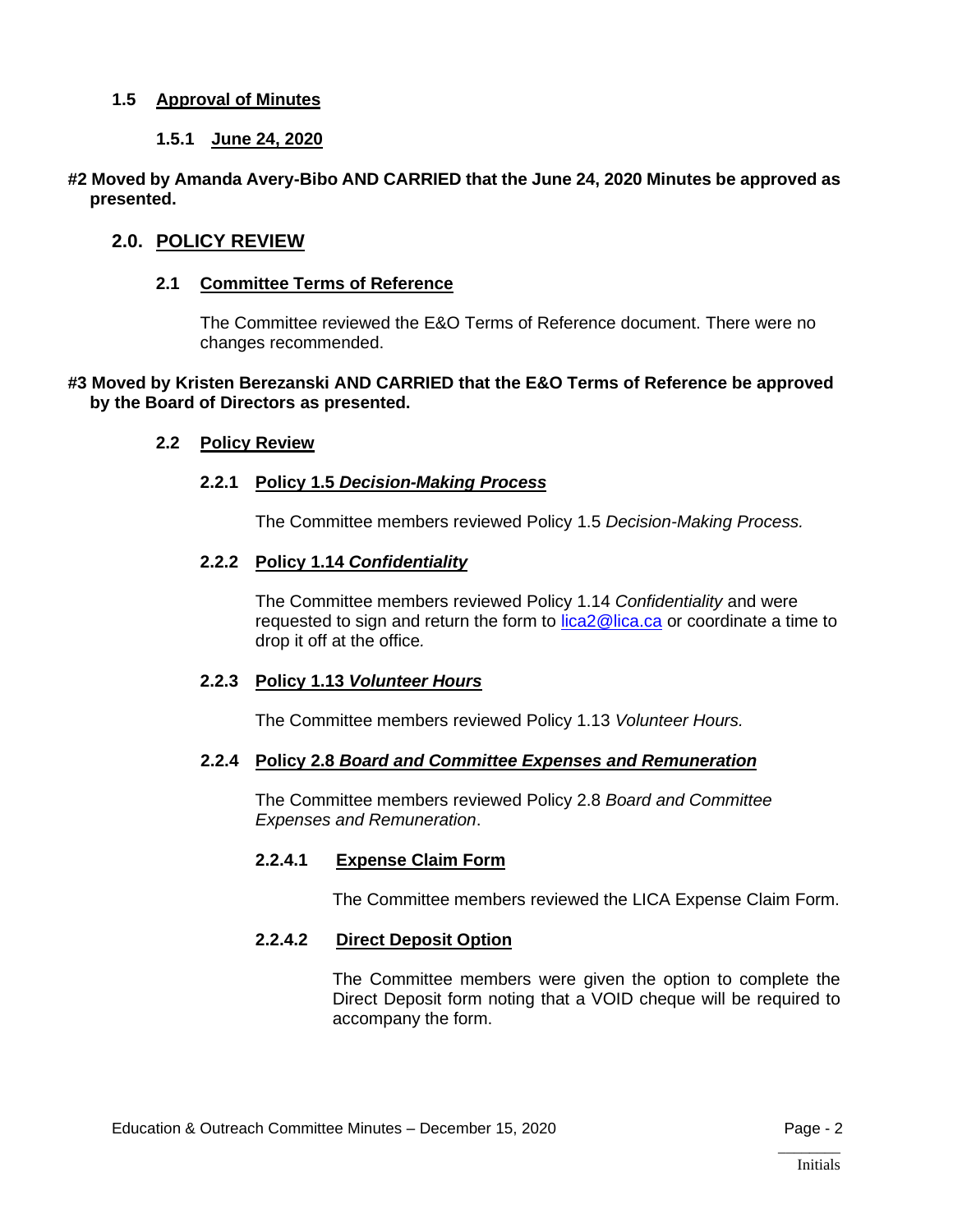#### **2.2.5 Committee Member Sign-on**

The Committee members were requested to complete the Board and Committee Sign-on sheet for retention by the Executive Director.

# **3.0 ONGOING BUSINESS**

#### **3.1 Education & Outreach Update**

The Education & Outreach Coordinator presented the E&O Program Update to the Committee.

#### **3.2 Community Garden**

#### **3.2.1 Draft Spring 2021 timeline**

The Education & Outreach Coordinator presented the Community Garden timeline planned for the year 2021.

Phase 1 and 2 construction updates were also provided. The LICA Executive Director reminded her that the remaining budgeted expenses for Phase 1 should be made in advance of the March 31, 2021 fiscal year end, where possible.

#### **3.2.2 Draft guidelines and membership form**

The Education & Outreach Coordinator presented the draft Bonnyville Community Garden (BCG) Guidelines for the Committee's review. Due to theft and vandalism concerns, the Committee decided growing cannabis will not be permitted in the garden.

The Committee identified that further clarity is required around business, school, and group membership fees in comparison to individual membership fees. The Committee also suggests that the garden's regular maintenance costs should be considered in determining a fair membership rate. The Education & Outreach Coordinator will bring this to the BCG volunteers responsible for assisting in the development of these guidelines and will report back to the Committee.

#### **3.2.3 Gardening Workshops**

LICA is planning to hold five workshops, one per month, over the winter months. The Education & Outreach Coordinator asked the Committee to brainstorm ideas on topics and volunteers who may be interested in hosting workshops. The following ideas were shared in the meeting:

- Companion planting
- Introduction to gardening
- Soil maintenance
- Harvesting techniques
- Cover crops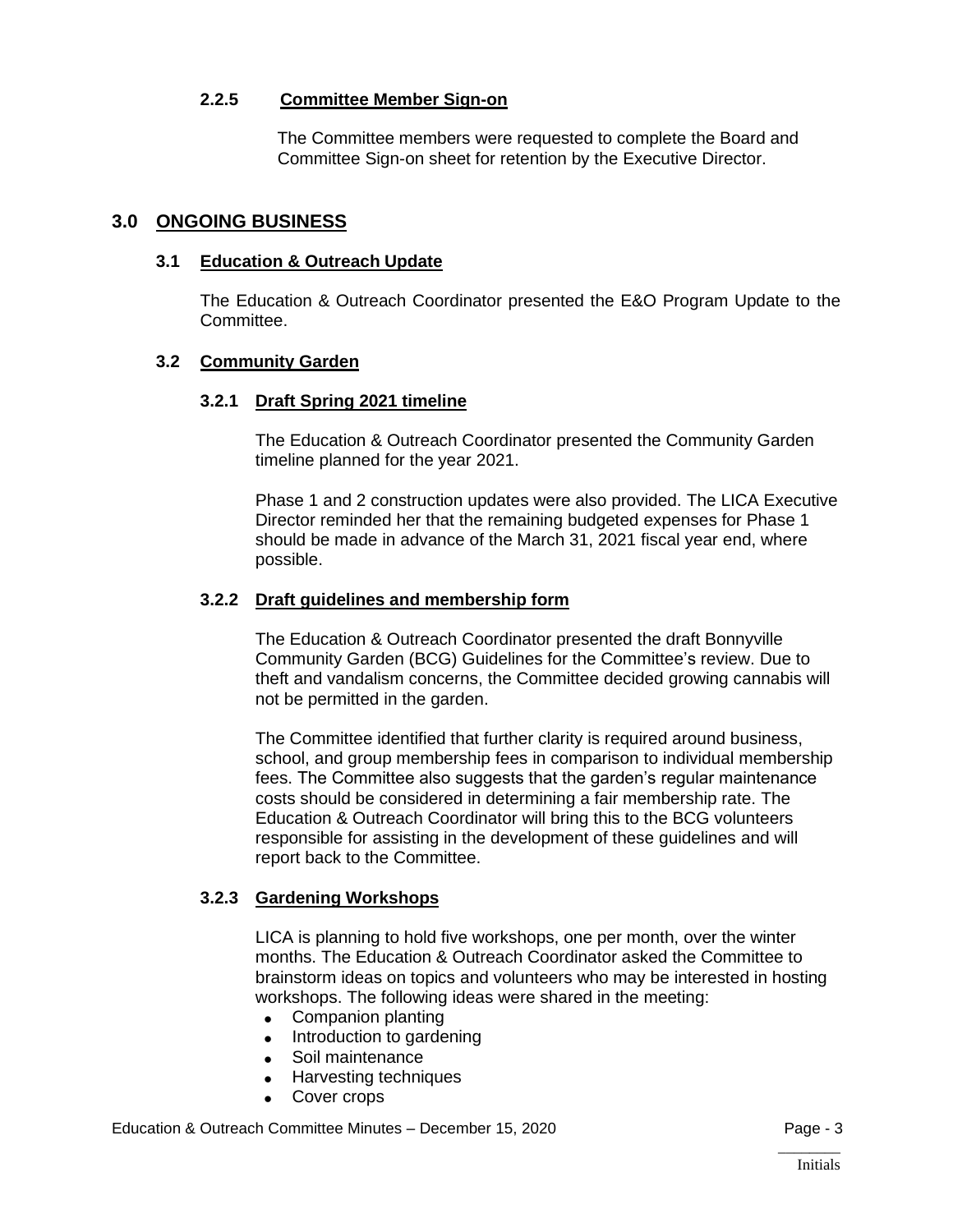- Native seed propagation
- Medicinal plants

The Education & Outreach Coordinator will contact the Alberta Native Plant Council regarding their Native Seed Propagation and Medicinal Plant offerings to see if we can host a collaborative workshop.

#### **3.3 Future Projects & Events**

#### **3.3.1 Winter Newsletter**

The Education & Outreach Coordinator released the Fall 2020 Newsletter on December 15<sup>th</sup>. Planning has begun for the winter newsletter, which is planned to be released on January 28.

#### **3.3.2 Stop Needless Idling Campaign**

The Alberta Airsheds Council (AAC) is launching the Stop Needless Idling Campaign in January 2021. The airsheds expressed interest in facilitating the campaign in unison again this year, rather than separately to ensure provincial consistency.

The direction which some airshed will be taking, LICA included, will be to focus the campaign on fleet vehicle idling this year. The Education & Outreach Coordinator will find out what the necessary idling time is for diesel engines and include this information in the campaign.

#### **3.3.3 WPAC Video Project**

The WPACs are gearing up to begin their watershed video project. At the most recent meeting, watershed health videos regarding runoff and fertilizers were discussed as options.

#### **3.3.4 Keep Our Lake Blue (KOLB) Campaign**

Lac La Biche water stewardship group expressed an interest in utilizing LICA's KOLB Campaign materials to launch a similar campaign in their area. The Committee suggests LICA partner with the Lac La Biche water stewardship group and act in a supportive role, rather than only distributing our materials to them for usage. This request will be brought forward to the Board for discussion and decision in the New Year.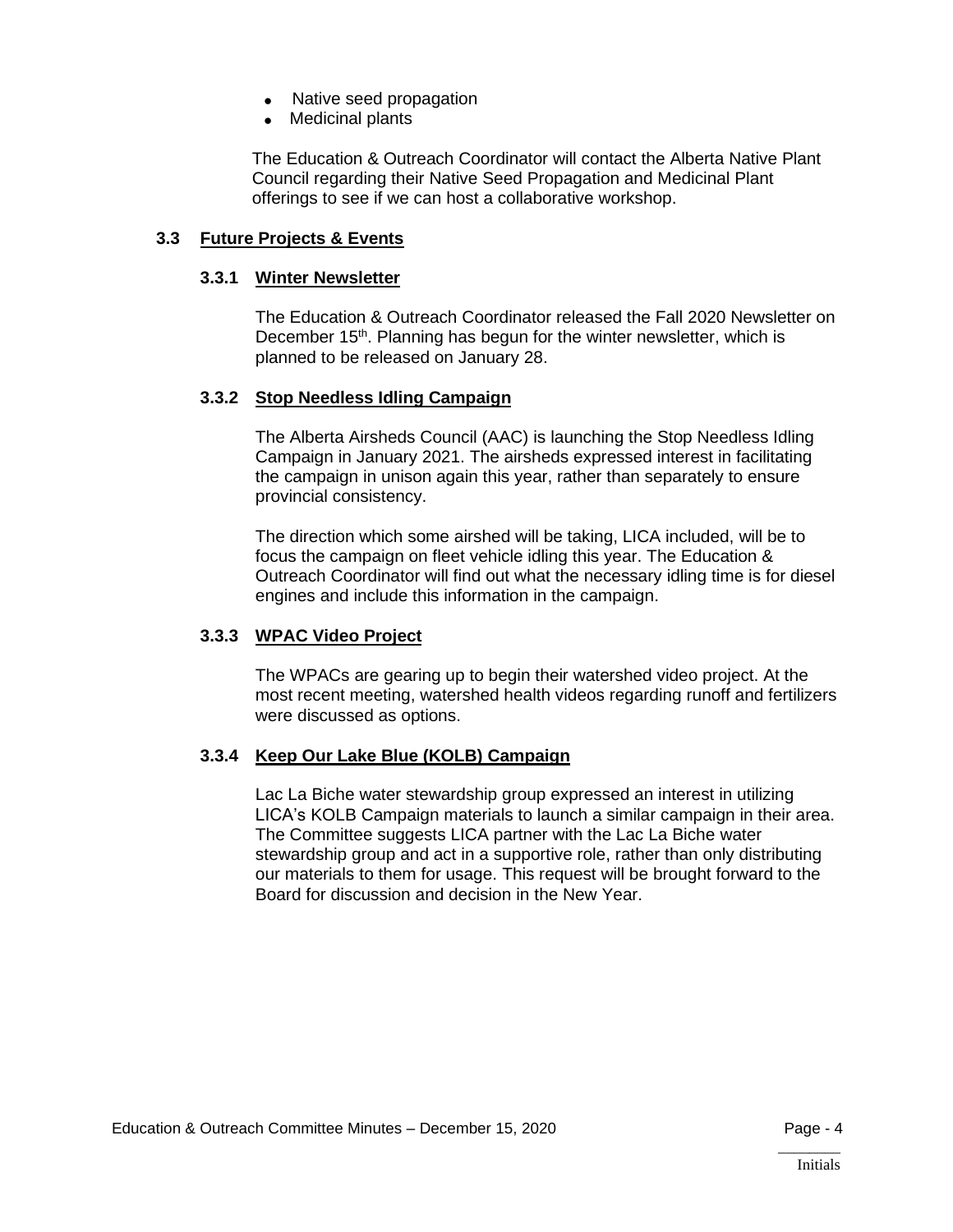#### **4.0 ACTION LIST 4.1 Follow-up on Action List**

## **4.1.1 June 24, 2020 E&O Meeting**

The Education and Outreach Committee reviewed the action list for the June 24, 2020, E&O Committee Meeting. Due to COVID-19 restrictions, the community garden workshops timelines have been updated to Winter 2020- 21 and the shore-line clean-up timeline has been updated to Spring 2021.

#### **5.0 UPCOMING MEETING DATES**

- **5.1 Board Meeting – December 17, 2020**
- **5.2 Next Meeting – TBD**

#### **6.0 ADJOURNMENT**

Meeting adjourned at 2:28 p.m.

#### **#7 Moved by Sheena Oman AND CARRIED that the meeting be adjourned.**

Approved on: \_\_\_\_\_\_\_

Date

\_\_\_\_\_\_\_\_\_\_\_\_\_\_\_\_\_\_\_\_\_\_\_\_\_ Signature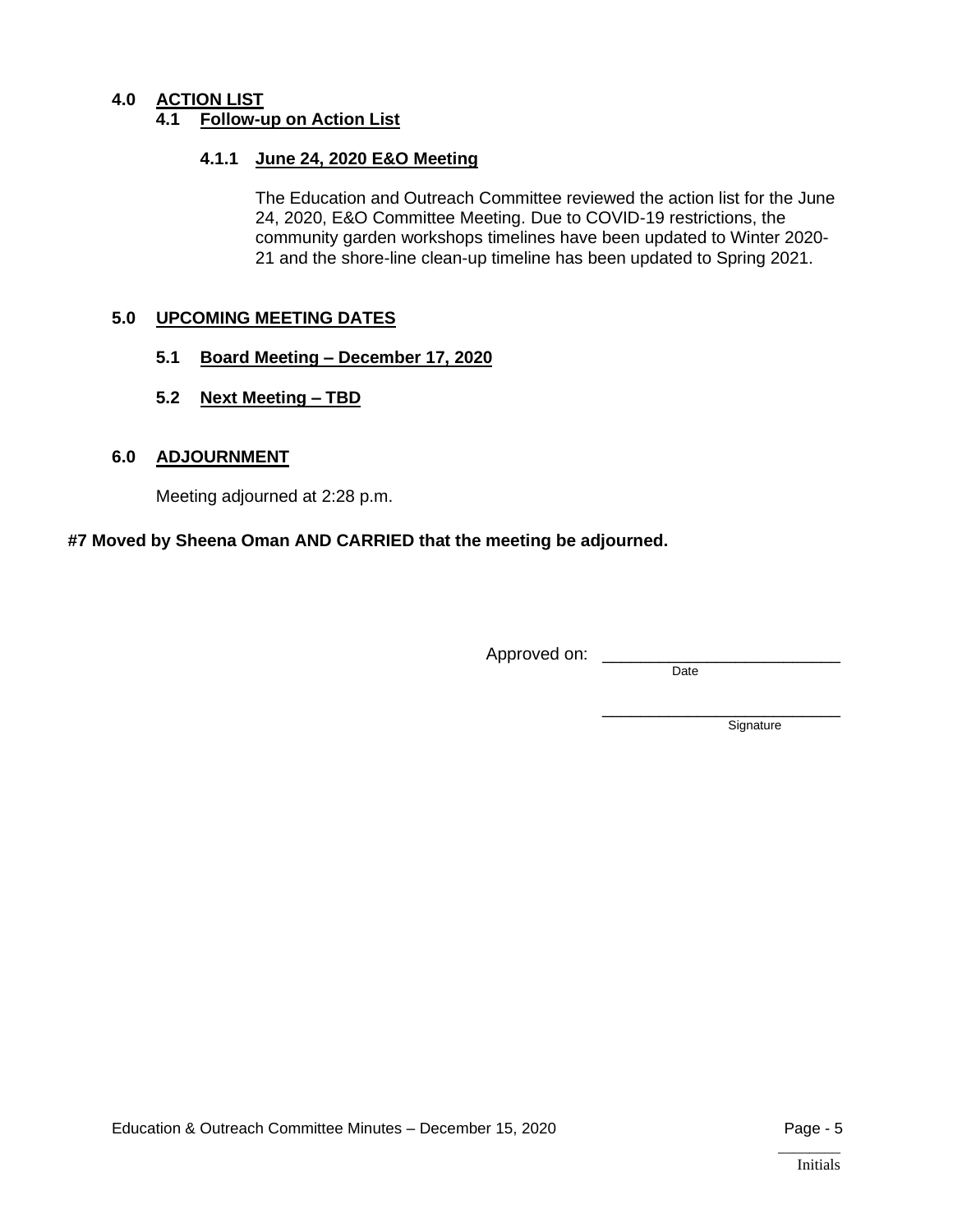

**Lakeland Industry and Community Association Box 8237, 5107W - 50 Street, Bonnyville, AB T9N 2J5 780 812-2182 780 812-2186 www.lica.ca** 

# **LICA Education & Outreach Board Update December 17, 2020**

# **2.1 Education and Outreach Update**

|                       | mogram upuutus<br>696976961      |                          |                                |                             |                                    |                                 |             |                          |                              |              |
|-----------------------|----------------------------------|--------------------------|--------------------------------|-----------------------------|------------------------------------|---------------------------------|-------------|--------------------------|------------------------------|--------------|
| People<br>Reache<br>d | Water<br>School<br>Progra<br>ms. | Youth<br>&<br>Summ<br>er | Х-<br><b>Stream</b><br>Science | Communit<br><b>v</b> Events | <b>LICA</b><br>Workshops<br>Events | Little<br>Green<br><b>Thumb</b> | <b>CARS</b> | Air<br>School<br>Program | Stream<br><b>of</b><br>Dream | Contes<br>ts |
| 477<br>$(+10)$        | 13                               | 187                      |                                |                             |                                    | $1 (+1)$                        |             | $5(+1)$                  |                              |              |

## **Program Updates – 2020/2021**

#### **Recent Events**

- November 26: 2020 Photo Contest album completed and posted to social media/website.
- December 1: Calendars arrived. We have given packages of 50 to the Bonnyville Library, the St. Paul Library and Holy Cross school.
- December 1: Donna from Kehewin School picked up her Little Green Thumbs garden kit.
- December 8: Attended Cold Lake Interagency meeting hosted by FCSS virtually to network with other community organizations in our region.
- December 15: Meeting with OSUM about outreach opportunities
- December 15: E&O Committee meeting

# **Bonnyville Community Garden & Compost (BCGC)**

- LICA will receive \$15,000 from TC Energy which will cover the entire budget for Phase 2 of the community garden. I have written a project summary for our contact at TC Energy and have updated the existing budget to reflect the donation.
- New signs were hung at the compost.
- Garden guidelines, waver forms, membership application and a timeline for the first planting season were presented to committee.
- The new budget and a timeline for construction of Phase 2 were presented to committee.
- We are seeking volunteers to teach winter workshops about gardening topics like seed keeping, companion planting, composting, cover cropping and other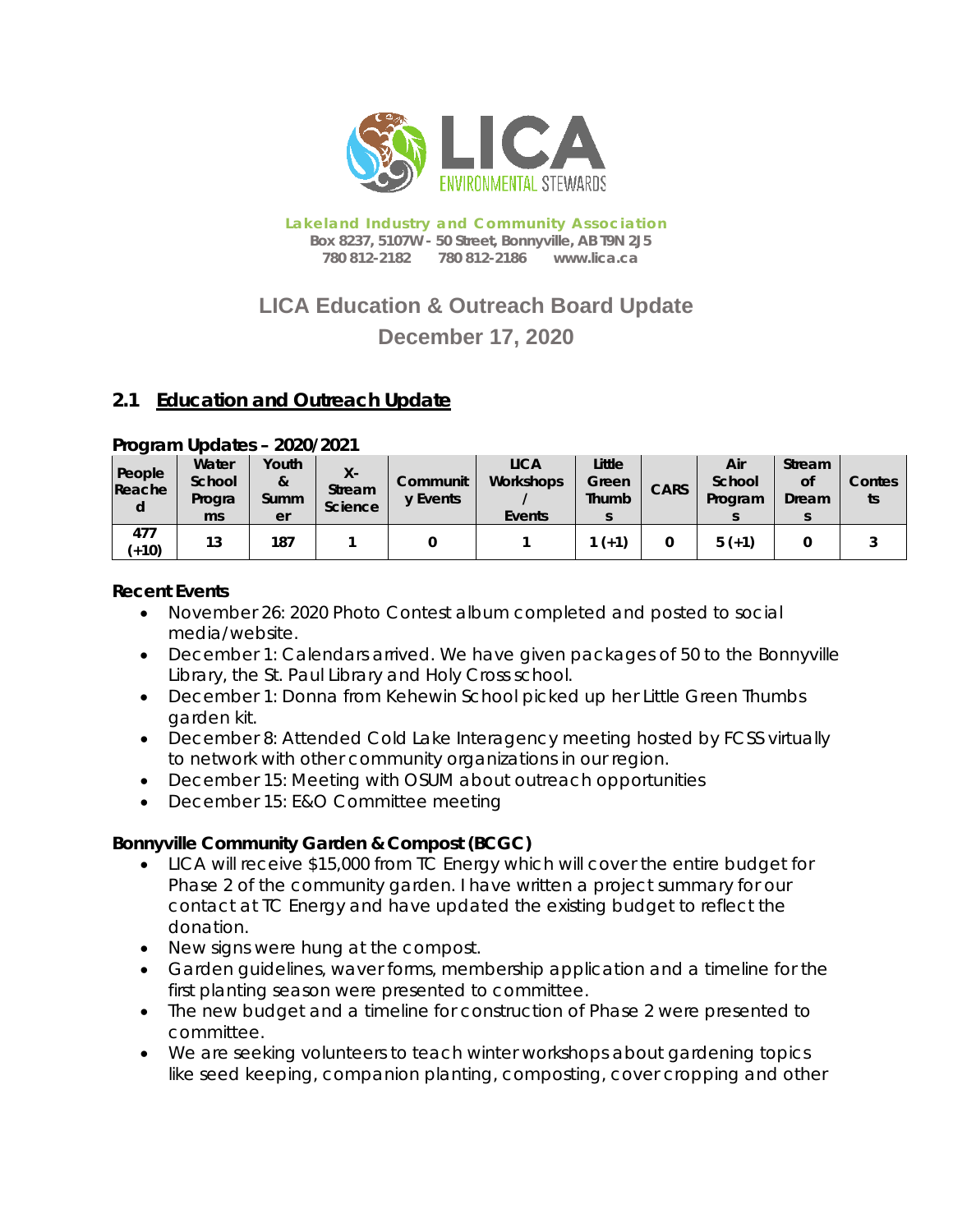sustainable gardening practices. These workshops will begin in late January and occur once a month until May.

• I have reached out to more local businesses to increase our in-kind donations and support as many local businesses as possible. This includes a rain barrel maker in Calgary and Nelson Lumber in town.

# **Classroom Presentations**

- Online webinar style presentations are offered to teachers with alternative activities and demonstrations that work for students to try at home.
- Most school divisions are not allowing outside guests or field trips, nor are we not hosting events or travelling unnecessarily.
- Did one Air, Water, Climate webinar with Ardmore Elementary School.
- Updating presentations with updated photos, statistics, studies and other information.
- Updating the visual look of the presentations to be more consistent with the LICA Design guide.
- Writing speaker notes to maintain consistency and high quality

## **Social Media and Website**

- Created a Facebook ad to promote our Call for Tender for IT services.
- Have begun process of taking over social media from Mason.

## **Upcoming Events**

- January: Stop Needless Idling Campaign starts
- Mid-January: Hosting WPAC E&O committee meeting
- January 13: Winter Newsletter
- January 14: Delegation to Lac La Biche and Air Quality presentation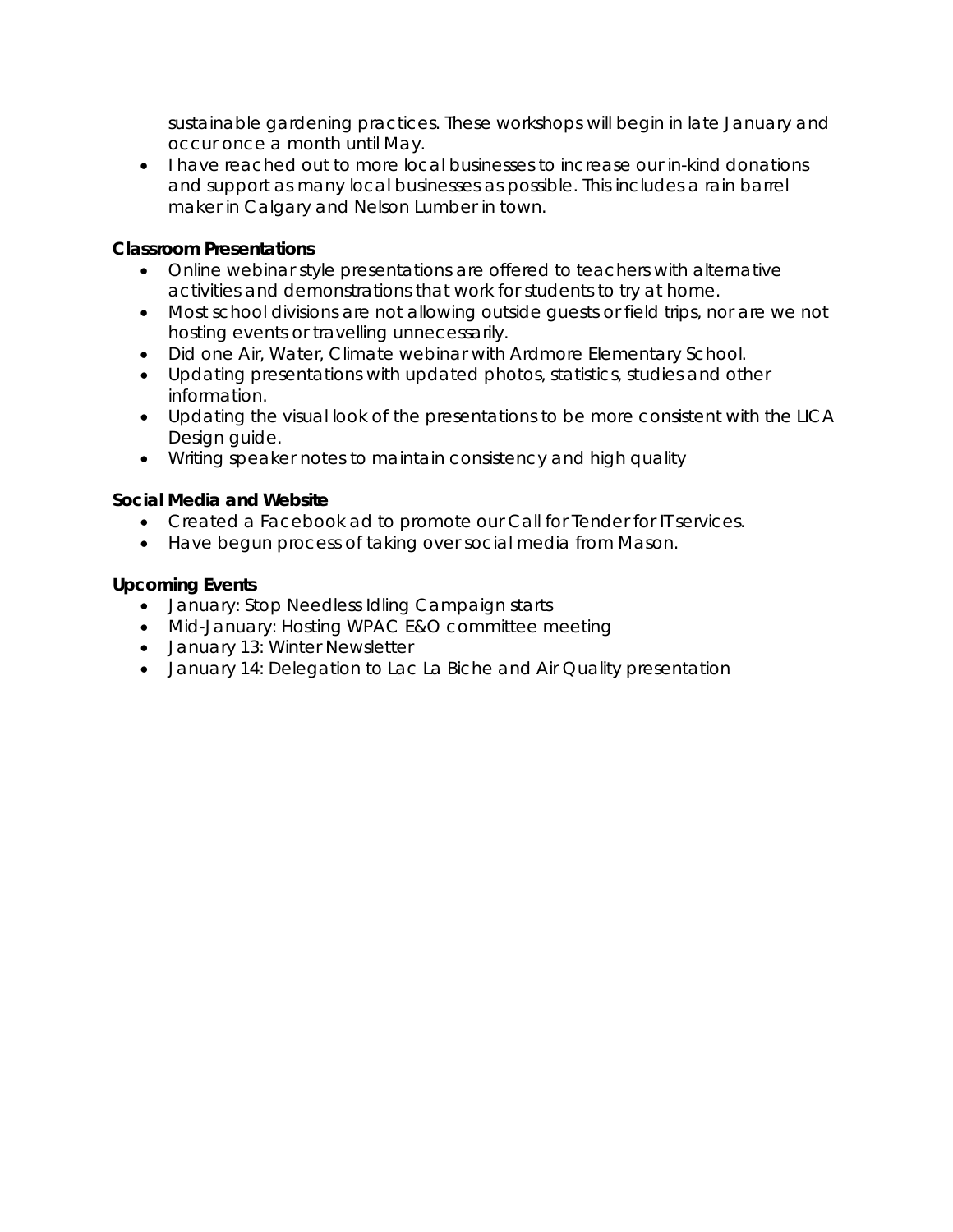

Bonnyville Community Garden and Compost Gardener Guidelines

These guidelines are intended to communicate with garden members that the Bonnyville Community Garden and Compost (BCGC) recognizes our collective obligation to conduct gardening activities in a responsible manner and to maintain healthy, safe and respectful conditions in the community garden. For the purposes of this policy, any reference to the Bonnyville Community Garden and Compost, BCGC, "the garden" or "the garden site" means the general boundaries of the garden.

Gardeners must always adhere to the guidelines while using their plot or community garden resources. LICA reserves the right to add, remove or modify any guideline at any time. Gardeners will be notified if changes are made.

My Plot

- I understand I am responsible for my plot unless it is reassigned.
- I understand plots are non-transferable.
- I understand if I give up a plot, then ask for a plot later, I will be placed on a first come/first served waiting list.
- I understand there are no refunds, even if I give up my plot up before planting it.
- I will not modify the size/dimensions of plot assigned to me. Plot size is 4'x16'.
- I will leave numbered stakes in my plot where they have been placed so each plot is identifiable.
- I understand the number of plots I can sign up for is limited to:
	- o One plot for first-time plot holders
	- o Two plot limit per household (if there is no waiting list)
- I will attend an orientation meeting hosted by LICA prior to beginning work on my plot. The orientation meeting will be held in April 2021.
- $\bullet$  I will remove debris and weeds, and plant my plot by June 1st, 2021.
- lagree if I am unable to care for my plot for an extended period of time, I will arrange for someone to care my plot.
- I will notify the Garden Coordinator if I am unable to harvest or care for my plot for the remainder of the season.
- I will prepare my plot for winter by the last Work Day as designated by the Garden Coordinator, including removal of diseased or rotting plants to discourage the spread of plant diseases and pests. The last Work Day will be chosen by the first week in September.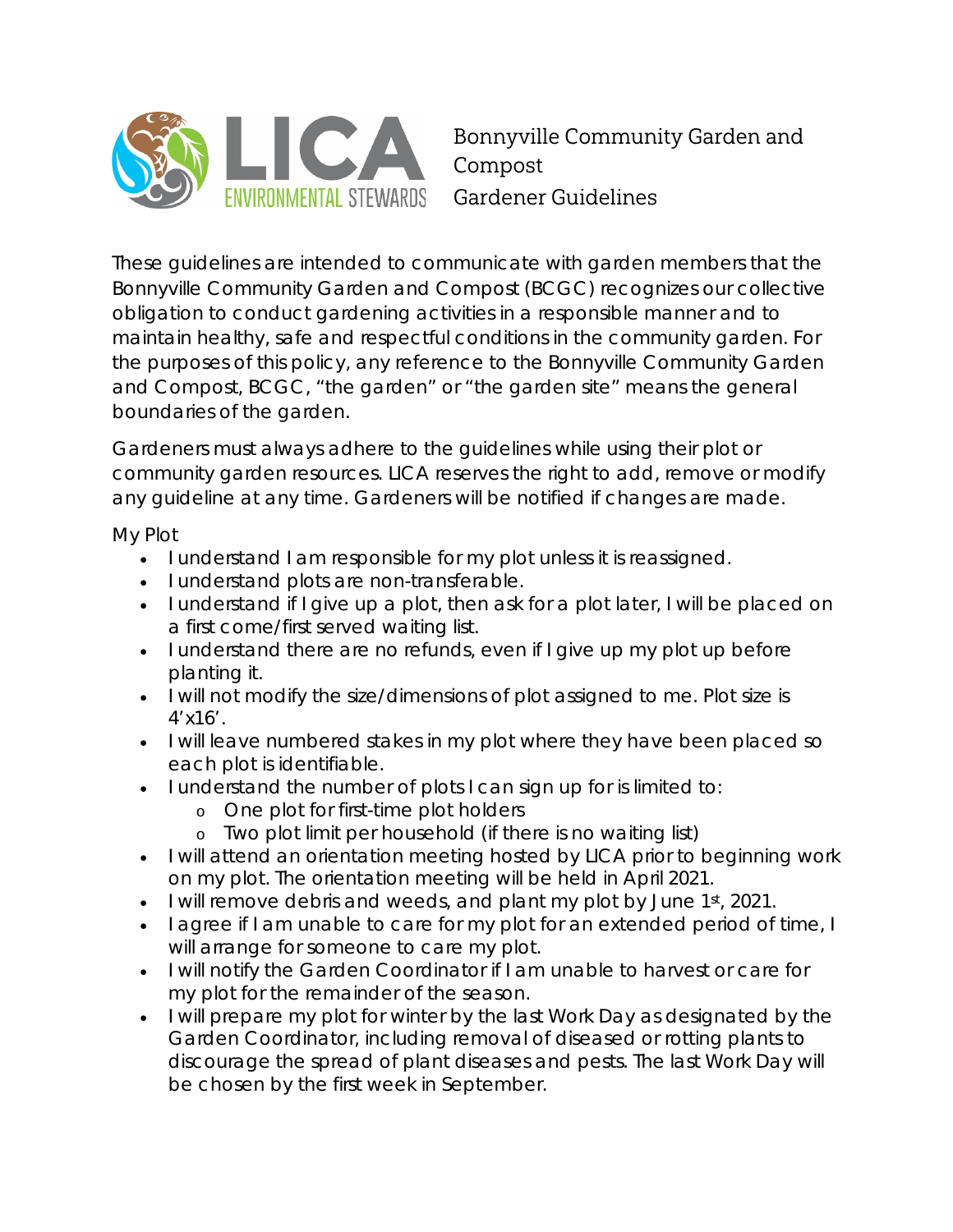Planting and Gardening

- I agree to use organic gardening methods and will not use chemical fertilizers, herbicides, pesticides, and fungicides.
- I agree that I may only grow fruits, vegetables or flowers in my garden. I will not plant noxious weeds or invasive plants. I will not plant cannabis, tobacco or other drug/medicinal plants without written permission from the Garden Coordinator. Cannabis is a target for theft and illegal to grow in a public place.
- I will not shade neighboring plots with my plants or structures.
- I will not harvest produce from other plots other than my own.
- I will place dead plant material in the composting facilities on site.

Common Areas and Communal Resources

- You are welcome to keep your personal gardening tools in the community shed on site. You will not use tools that are clearly marked with a name without obtaining the consent of that gardener. Please clearly mark tools you do not wish to share. The Garden Coordinator is not responsible for any lost or missing tools.
- I will share woodchips, water, soil and any other garden materials fairly.
- I will water my plot in a responsible way and conserve water when possible. I will never leave a hose unattended.
- I will not take community tools or garden materials out of the garden for personal use.
- I will care for and respect community tools by cleaning and returning them to the designated community storage area. Please turn wheelbarrows upside down to prevent water from pooling.
- I will keep trash and litter picked up in my plot and adjacent areas, and deposit it in the proper receptacles. No organic matter in the trash, and no trash in the compost.
- I agree to volunteer for four hours doing general garden maintenance in the common areas, either at organized Work Days or by communicating with the Garden Coordinator to be assigned tasks to be completed on my own time. The Garden Coordinator will send an email and create a Facebook Event page to notify plot holders of garden Work Days. Work Days are expected to be hosted once a month from May to September.
- I will not obstruct walkways with fencing, unwound hoses, or plants, including vines.
- I will not make duplicate keys of any locks at the garden or give my key or lock combination to another person.
- I understand that if I have multiple plots, I will maintain the pathways between adjacent plots.

Community Principles

• I will help keep the garden site looking respectable.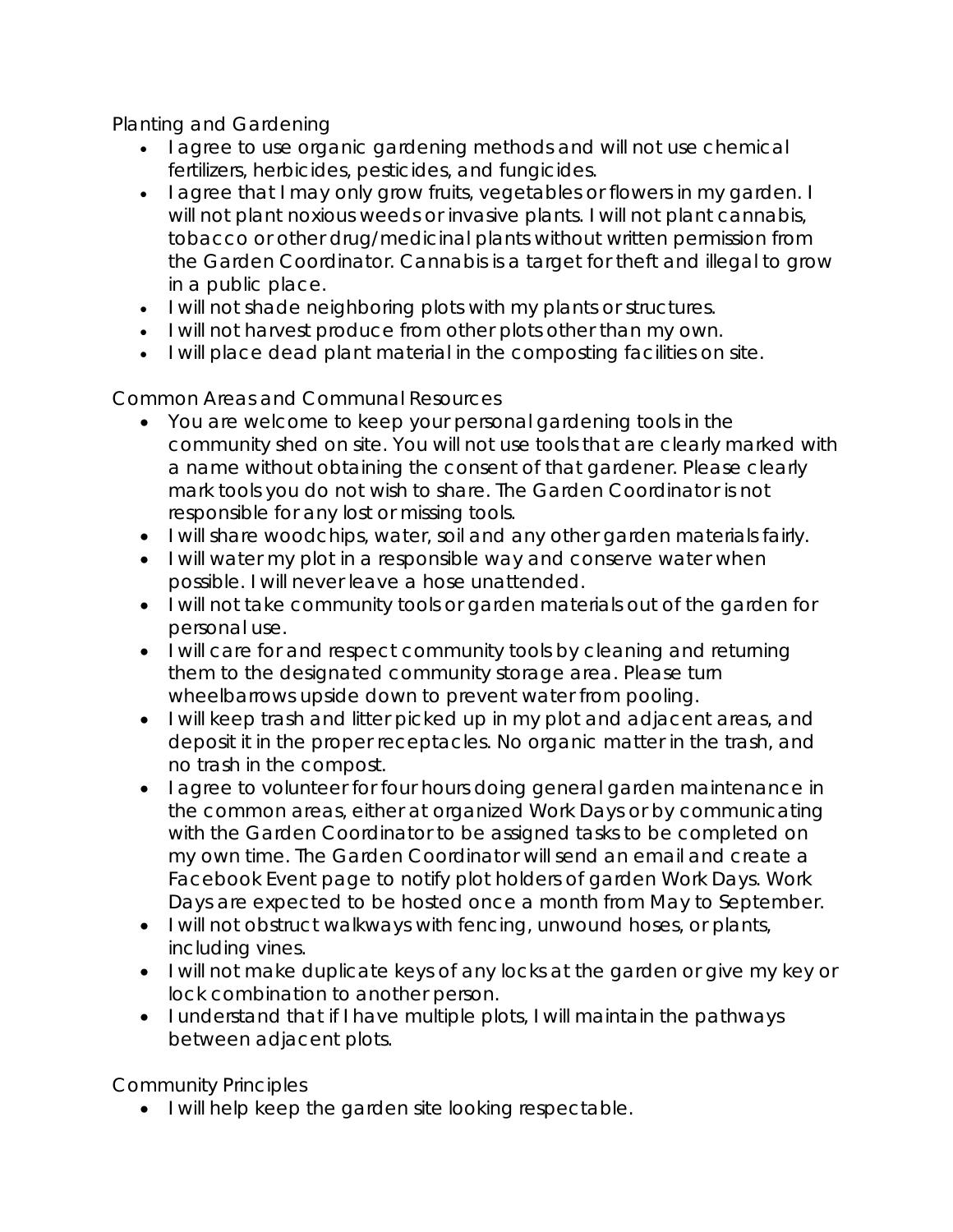- I will use appropriate language and exhibit respectful behavior towards LICA staff, gardeners & visitors.
- I will notify the Garden Coordinator of vandalism, theft, inappropriate behavior, disputes with other garden members, or other questions or concerns.
- I will receive permission before entering the other gardeners' plots except for retrieving community tools.
- I will keep pets outside of the garden plots and leashed.
- I will be responsible for my guests, my children and my pets at the community gardens.
- I understand I cannot use my plot for commercial activity, and I will not sell what I produce in the garden.
- There is no smoking in the community garden. There is no alcohol or drug use in the community garden.

**Definitions** 

- Unkempt: This can be, but is not limited to, weeds taking over my plot(s) or pathways, untended paths, debris not removed from my plot(s), rotting produce, etc. that create a gardening problem, nuisance or liability.
- Weeds: Any plants not purposely planted or desired by the plot's gardener, and that is not a vegetable, fruit, flower, decorative plant, or wildlife support plant. Examples of weeds are thistles, dandelions, plantain, or any type of grass not planted or desired by the gardener of a particular plot.
- Organic: Materials derived from 100 percent, all-natural sources which do not contain synthetic chemicals.

# 2021 Timeline

# First Season

| <b>Date</b>   | <b>Event</b>                                 |
|---------------|----------------------------------------------|
| January - May | Gardening workshops                          |
| 2021          |                                              |
| Late April    | <b>Orientation Night</b>                     |
| May 1         | <b>Garden Opening Day and First Work Day</b> |
| June 5        | Work Day                                     |
| July 3        | <b>Work Day</b>                              |
| August 7      | Work Day                                     |
| September 4   | <b>Work Day</b>                              |
| September 25  | Final Work Day and Volunteer Appreciation    |
|               | <b>Barbeque</b>                              |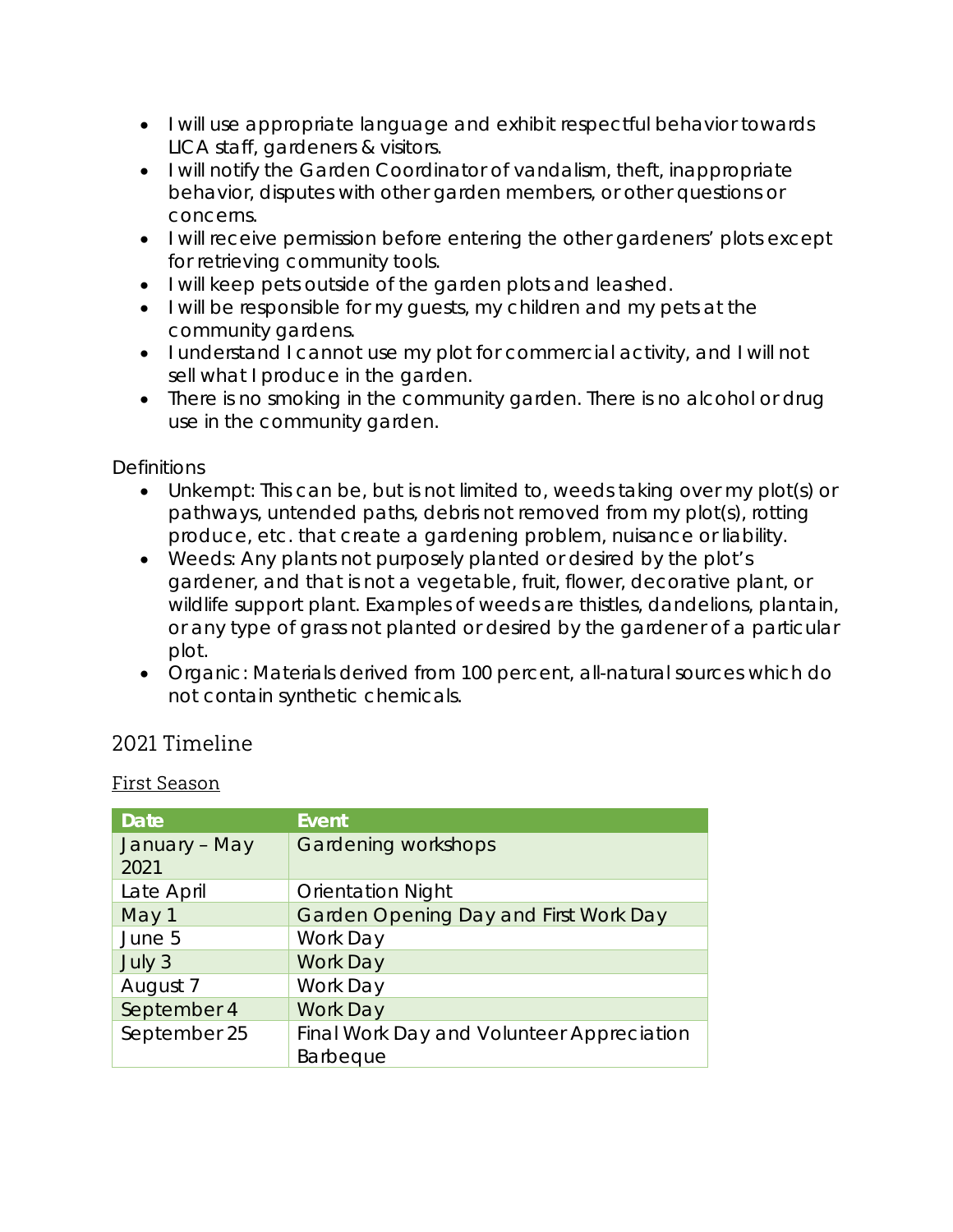# Phase 2 Construction

| <b>Date</b> | <b>Construction</b>                  |
|-------------|--------------------------------------|
| March       | Acquire and build shed               |
| April       | Acquire rain barrels and build water |
|             | distribution system                  |
| May         | <b>Build Phase 2 plots</b>           |
| June        | Install fencing                      |
| August      | Build gazebo                         |
| September   | Plant fruit trees                    |
| Spring 2022 | Plant berries and perennials         |